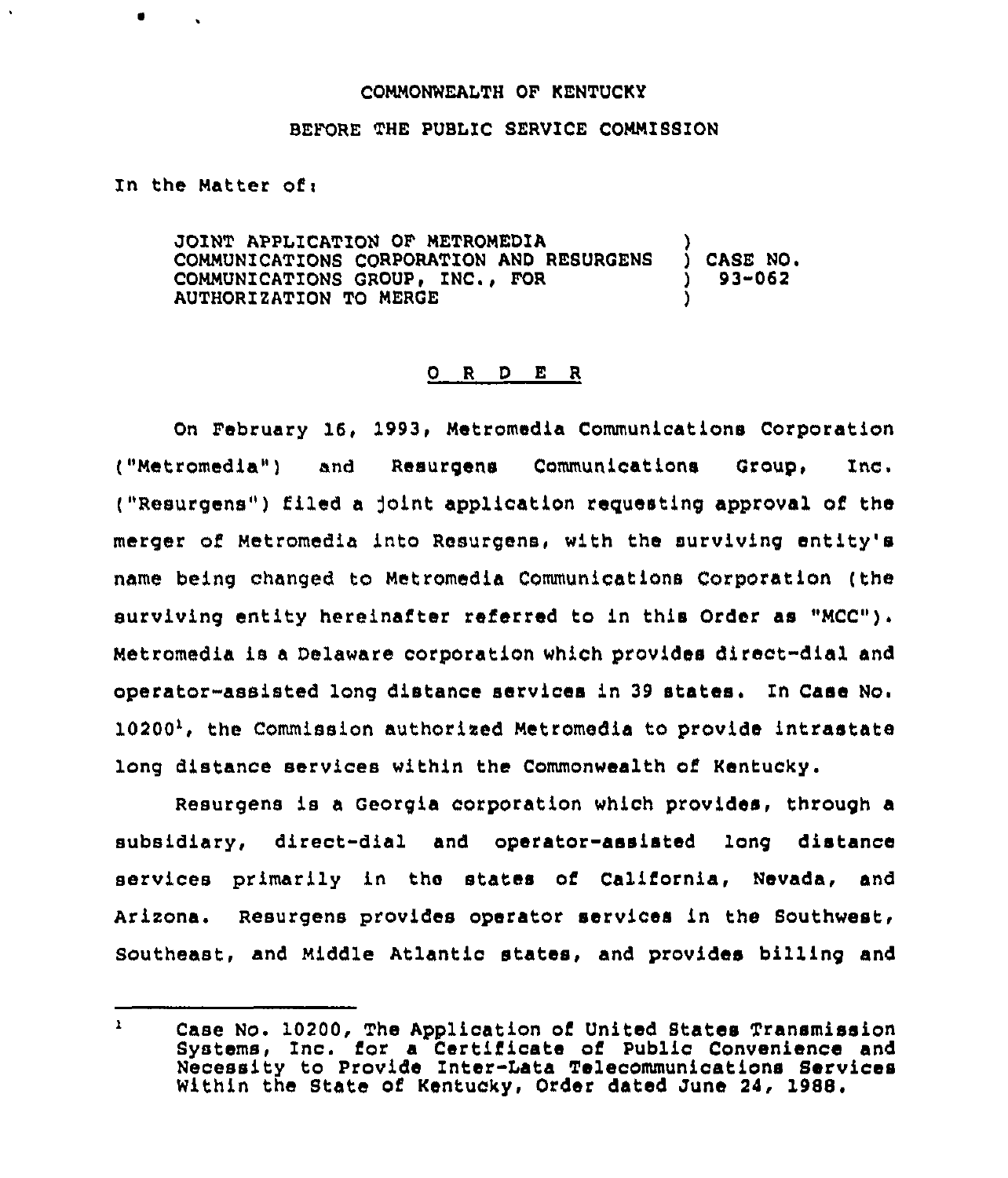collection services to other carriers. Resurgens does not currently hold a Certificate of Public Convenience and Necessity to provide intrastate service in Kentucky and has not heretofore provided such service.

 $\bullet$ 

Metromedia and Resurgens signed an Agreement and Plan of Merger on January 18, 1993. Pursuant to that agreement, the former shareholders, option holders, and warrant holders of Resurgens will own 39 percent of MCC, and Metromedia Company, the parent of Metromedia, and an affiliate John W. Kluge, Trustee, will own 61 percent of MCC.

Metromedia and Resurgens have stated that the proposed merger would achieve cost savings, organizational efficiencies, provide better service to customers at lower costs, resulting in a stronger competitive position. Information detailing the financial, managerial, and technical expertise of Metromedia was previously filed with and reviewed by the Commission in Case Mo. 10200. Similar information regarding the expertise of Resurgens was filed in this case.

Based on the evidence of record and being advised, the Commission hereby finds that MCC possesses the financial, managerial, and technical expertise to own and operate a telecommunications utility providing intrastate long-distance service within the Commonwealth of Kentucky.

 $-2-$